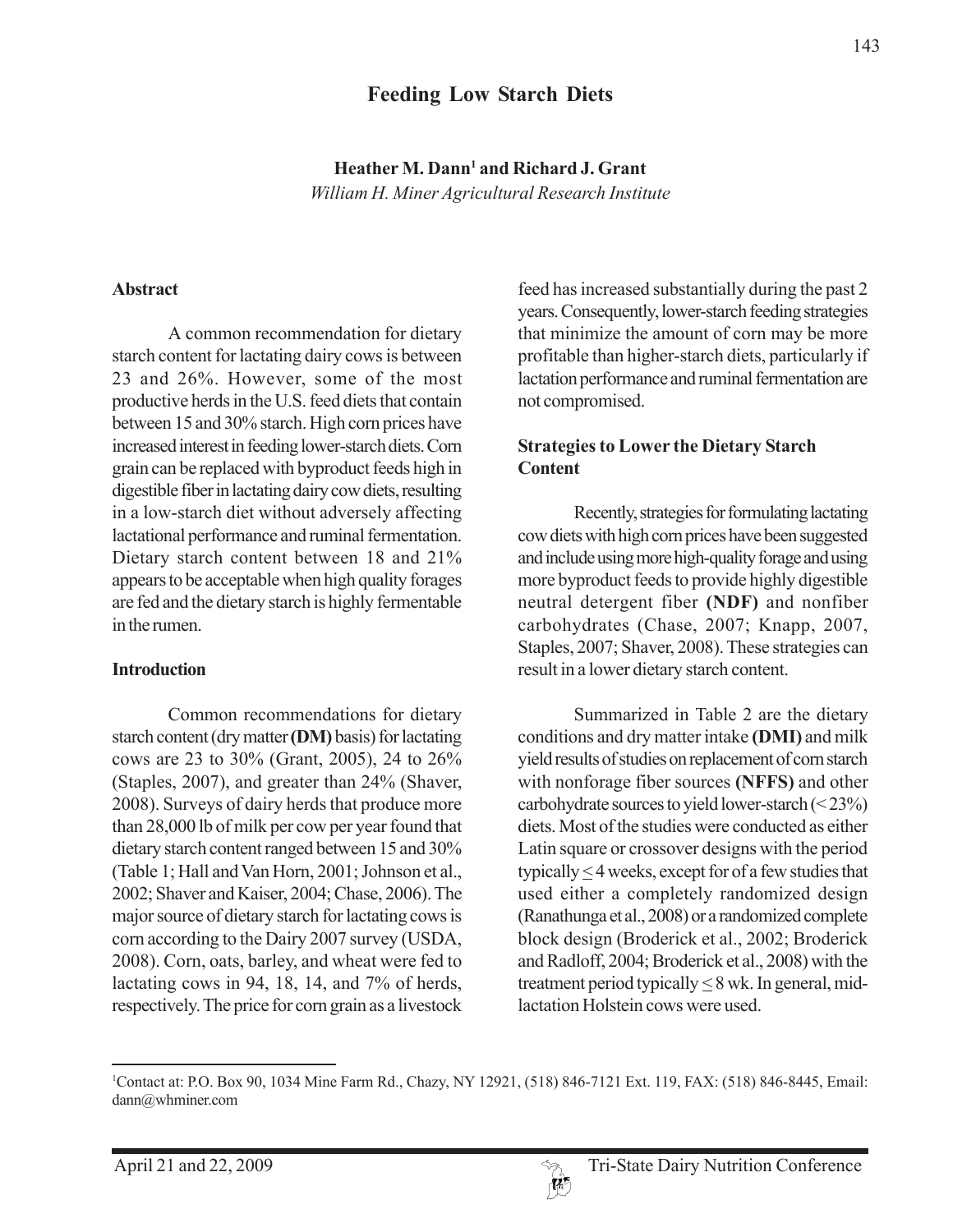### *Replacement of corn starch with nonforage fiber sources*

Many NFFS, such as soybean hulls **(SH)**, beet pulp **(BP)**, citrus pulp, corn gluten feed **(CGF)**, and dried distillers grains with solubles **(DDGS)** are characterized by low-starch content, high-fiber digestibility, and variable content of soluble fiber and sugar. Use of NFFS is a practical way to reduce the dietary starch content while maintaining lactational performance. Batajoo and Shaver (1994) replaced shelled corn and soybean meal with wheat middlings (0 to 10%), dried brewers grains (3 to 20%), and SH (0 to 9%) to provide alfalfa silagebased diets (48:52 forage:concentrate, **(F:C)**) ranging in starch content from 32.9 to 17.6% to lactating cows. Decreasing the dietary starch content linearly decreased DMI, milk protein content, and milk protein yield, linearly increased milk fat content, ruminal pH, ruminal acetate concentration, ruminal acetate:propionate, and total tract digestibility of NDF and starch, and had no effect on milk yield. In another study (Ipharraguerre et al., 2002), SH (0 to 40%) were used to replace corn grain in alfalfa/ corn silage-based diets (46:54 F:C) for mid-lactation cows. Estimated starch content ranged from 38% on the 0% SH diet to 9% on the 40% SH diet. There tended to be a linear decrease in DMI as SH replaced corn and the starch content decreased, but the major decrease in DMI occurred at the 30 and 40% inclusion level of SH. Milk yield tended to decrease at the 40% inclusion level. Milk fat content increased linearly with more SH and less starch. Thus, cows can be successfully fed a 19% starch diet containing up to 30% SH.

Voelker and Allen (2003abc) replaced high moisture corn with 0 to 24% BP to formulate alfalfa/ corn silage-based diets (40:60 F:C) with decreasing starch content (34.6 to 18.4%) for lactating cows. Decreasing starch content linearly decreased DMI and microbial nitrogen yield, tended to linearly increase feed efficiency, and had no effect on milk yield and milk composition. Ruminal passage rate

of starch, ruminal digestion rate of potentially digestible NDF, and total tract digestibility of organic matter **(OM)** and NDF increased linearly, while ruminal digestion rate of starch decreased linearly with decreasing starch content. Corn hominy was partially replaced with citrus pulp (24%) in corn silage-based diets (33:67 F:C) to provide diets containing 26.5 and 15.1% starch to mid-lactation cows (Leiva et al., 2000). There was no effect of diet on DMI, milk yield, or milk composition. Broderick et al. (2002) used alfalfa silage-based diets (60:40 F:C) and partially replaced high moisture ear corn or cracked corn with citrus pulp (19%). Inclusion of citrus pulp reduced the dietary starch content from 31 to 20%. Dry matter intake and milk yield were reduced when the citrus pulp was fed. However, feed efficiency and body condition were unchanged.

Boddugari et al. (2001) replaced corn and soybean meal with wet CGF (0 to 40%) in alfalfa/ corn silage based diets (54:46) fed to lactating cows. Estimated starch content decreased from 30 to 15% as the amount of wet CGF increased. Dry matter intake tended to be lower for the diets containing the wet CGF. Diet did not affect milk yield or milk composition. However, feed efficiency improved with the inclusion of wet CGF in the lower-starch diets. In another study, lactating cows were fed diets containing 49:51 F:C and 21% forage NDF with a starch content ranging from 28 to 17.5% (Ranathunga et al., 2008). As corn starch was partially replaced with DDGS (0 to 21%), DMI linearly decreased and feed efficiency tended to linearly increase. There was no effect of diet on milk yield or composition.

### *Replacement of corn starch with sugar sources*

Replacing corn starch with sugar sources in high forage (60:40 F:C) diets containing alfalfa silage and corn silage is a viable strategy for reducing dietary starch content while maintaining milk yield. Broderick and Radloff (2004) replaced high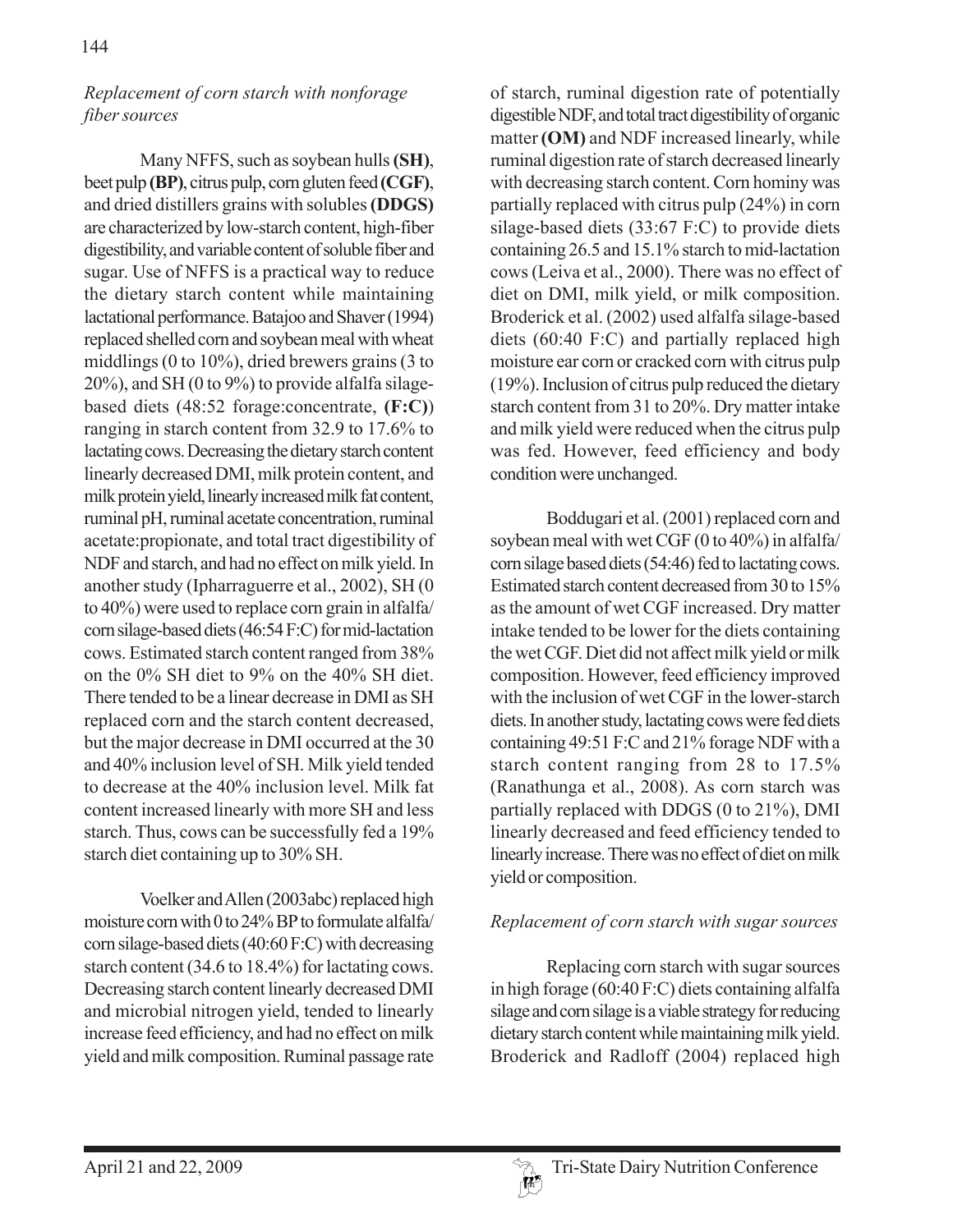moisture shelled corn with 0 to 12% dried molasses in diets for mid-lactation cows. Decreasing the starch content from 31.5 to 23.2% linearly increased DMI and total tract digestibility of DM, OM, and NDF but had no effect on milk yield and ruminal fermentation. However, there was a quadratic effect on milk fat content and yield. Broderick et al. (2008) fed lactating cows diets containing 21.5, 24.5, 27.4, and 28.2% starch; corn starch was replaced with 0 to 7.5% sucrose. Decreasing starch content linearly increased DMI, milk fat content, and milk fat yield; linearly decreased feed efficiency, ruminal acetate concentration, and ruminal acetate:propionate; and had no effect on milk yield and ruminal pH.

## *Replacement of corn starch with forage sources*

Another feasible strategy to reduce the dietary starch content is to replace corn with highquality forage. Valadares Filho et al. (2000) varied the F:C from 35:65 to 80:20 and the starch content from 38.3 to 12.3% of diets for lactating cows by substituting alfalfa silage for high moisture ear corn and soybean meal. As the starch content decreased, there was a linear decrease in DMI and milk yield, with the majority of the decrease in DMI occurring at the lowest starch concentration (12.3%; 80:20 F:C). There were linear and quadratic responses in milk fat content and yield. Reducing the dietary starch content to less than 20.7% (65:35 F:C) should be avoided when substituting alfalfa silage for high corn starch. Oba and Allen (2003ab) fed lactating cows diets containing either ground high moisture corn or dry ground corn at 2 dietary starch contents (32 and 21%). The high-starch diets (43:57 F:C) contained 22% alfalfa silage and 21% corn silage and the low-starch diets (66:34 F:C) contained 34% alfalfa silage and 32% corn silage. Dry matter intake, milk yield, and milk protein content were lower for the low-starch diets. Milk fat content, body condition loss, ruminal pH, and acetate:propionate were higher for the low-starch diets. Total tract digestibility (%) of starch was lower for the lowstarch diets, but ruminal digestion  $(\%)$  of starch was not affected by starch concentrationt. Interestingly, the ground corn treatment increased productivity of cows fed the high-starch diets because of greater DMI. However, the corn grain treatment did not affect the productivity of cows fed the low-starch diets. Oba and Allen (2003b) suggested that the optimal ruminal starch digestibility is dependent on the starch content and fermentability of the diets.

## **Research at Miner Institute with Low-Starch Diets**

We (Dann et al., 2008) used 12 multiparous cows (118  $\pm$  5 days in milk; 3 ruminally fistulated) in a replicated  $3\times3$  Latin square design study with 21-day periods (7-day collection) to determine the effect of feeding diets (Table 3) containing low-starch (18%), medium-starch (21%), or high-starch (25%) on lactational performance, ruminal fermentation, and total tract nutrient digestibility (Table 4). Diets were formulated to have a range in starch content to encompass the range from little supplemental corn grain to an amount of corn grain typically fed. All diets contained similar amounts of corn silage  $(30\%)$ , grass silage  $(19\%)$ , and alfalfa hay  $(5\%)$ . Dietary starch was manipulated by reducing the amount of corn grain and increasing the amount of beet pulp, wheat middlings, and DDGS. Consequently, NDF content, sugar content, and in vitro 6-hour starch digestibility increased with increasing byproduct incorporation, reflecting the differences in chemical composition between the corn grain and the byproducts. As dietary starch decreased in this study, ruminal fermentability increased and consequently the range between the 25 and 18% starch diets in rumen fermentable starch (3.5%-units) was less than the range in starch content (6.9%-units).

Cows were able to maintain high productivity on all diets. Dry matter intake (58.4 lb/ day), milk yield (95.6 lb/day), milk fat content (3.54%), milk true protein content (3.14%), and

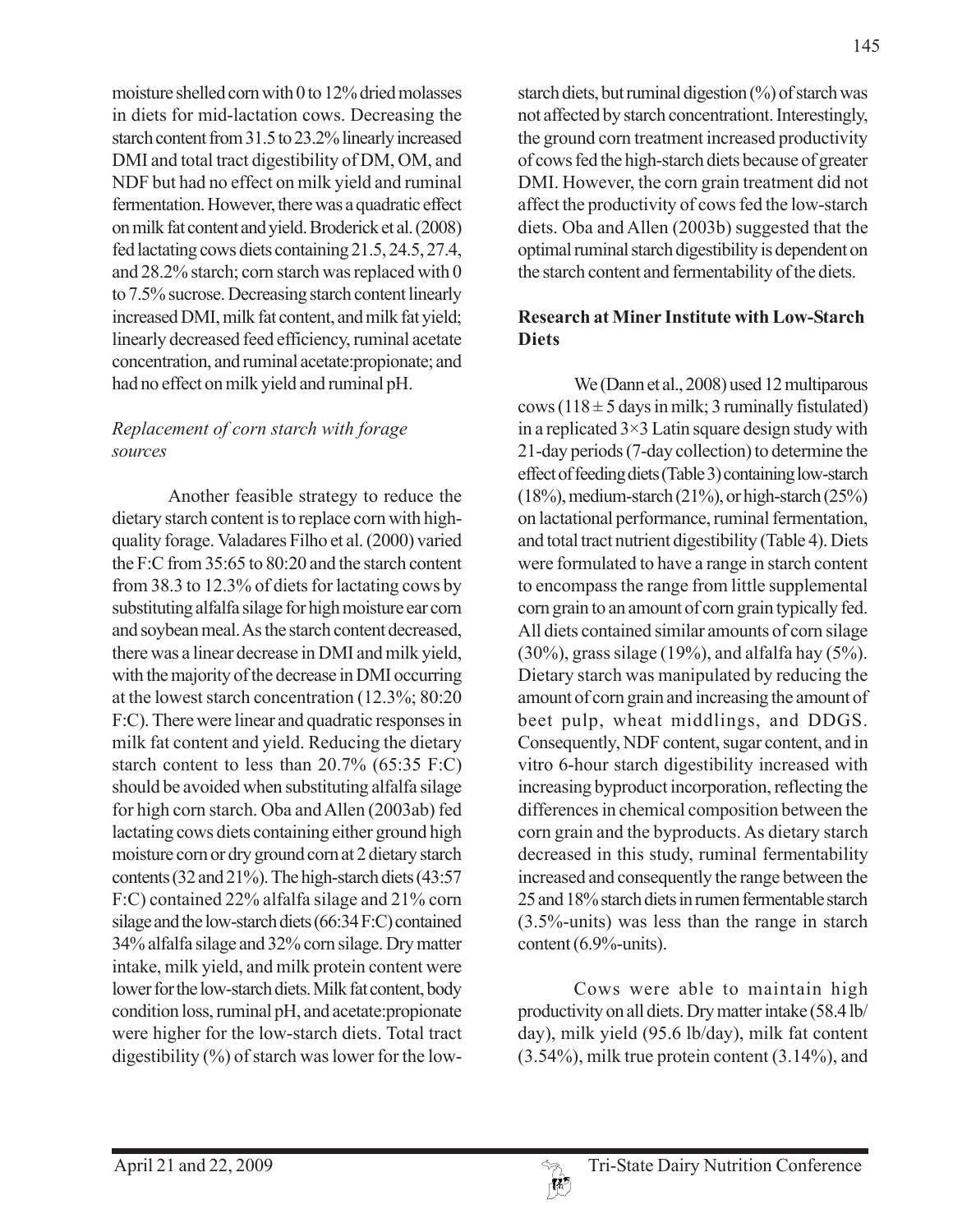efficiency of milk production (1.65 lb milk/lb DMI) were unaffected by diet. There was a significant increase in milk urea nitrogen as dietary starch content decreased, although the difference in milk urea nitrogen (13.3 to 14.6 mg/dL) was small and biologically insignificant.

All diets contained the same amount of forage NDF (24.7%) processed in the same manner and so we expected no difference in chewing response among the diets. Total chewing and ruminating averaged 815 and 530 min/day, respectively. Diet also had no effect on ruminal pH averaged over 24 hours (6.06), total volatile fatty acids (150 mM), acetate:propionate (2.4), or microbial nitrogen yield (1.29 lb/day). Total tract digestibility of OM was higher for the 25% starch diet (69.2%) compared with the 21% (67.3%) and 18% (67.0%) starch diets but was of little biological relevance. Digestibilities of crude protein, NDF, and starch were not affected by diet.

In summary, with the sources of corn grain, corn silage, and byproducts fed in this study, we observed no effect on feed intake, milk component production, ruminal metabolism, or microbial protein yield when dietary starch was varied between 18 and 25%. It is important to note that, as dietary starch decreased, the digestibility of that starch increased simultaneously in our study. When predicting the potential impact of starch content of the diet on animal response, we need to consider not only the amount, but the digestibility of the starch. Ultimately, the cow needs a certain amount of rumen fermentable starch, or fermentable carbohydrate, which will be a function of the amount and the digestibility of the starch and other carbohydrate fractions.

Previous research has not addressed how little forage can be fed with a low-starch diet. We (Myers et al., 2009) used 16 lactating Holstein cows  $(116 \pm 5$  days in milk; 8 ruminally fistulated) in a replicated 4×4 Latin square design study with 21day periods (9-day collection) to determine the effect of feeding diets (Table 5) containing low-starch (formulated at 19% of DM) and different amounts of forage (52, 47, 43, and 39% of DM) on lactational performance, ruminal characteristics, and total tract digestibility (Table 6). The forage portion (corn silage, alfalfa-grass silage, and wheat straw) of all diets consisted of 72% corn silage. As the forage content of the diets decreased, the amount of wheat straw increased and the amount of alfalfagrass silage decreased. The concentrate portion of the diets was adjusted to maintain as similar as possible amounts of starch, other carbohydrate fractions, and protein fractions.

Dry matter intake was lowest (3.47% of body weight) when cows were fed the 52% forage diet and highest (3.67% of body weight) when cows were fed the 39% forage diet. Diet did not affect milk yield (93.7 lb/day), milk fat content (3.60%), or milk true protein content (3.02%). Because there was an effect of diet on DMI, but not milk yield, efficiency was highest (1.87 lb milk/lb DMI) when cows were fed the 52% forage diet and lowest (1.77) when cows were fed the 39% forage diet. Interestingly, efficiency of milk production was good for all diets  $(≥ 1.77)$  with minimal body weight and body condition change. The concentration of urea nitrogen in milk was lowest for the 52 and 47% forage diets and highest for the 43 and 39% forage diets. The higher milk urea nitrogen concentration indicated less efficient use of dietary nitrogen. The 39% forage diet had the highest crude protein content (18.1%) and the 43% forage diet had the lowest crude protein content (17.3%). Soluble protein was lower for the lower forage diets, which does not explain the finding of higher milk urea nitrogen. Possibly, the rate and amount of fermentable carbohydrate was not appropriate to capture the available nitrogen on the lower forage diets.

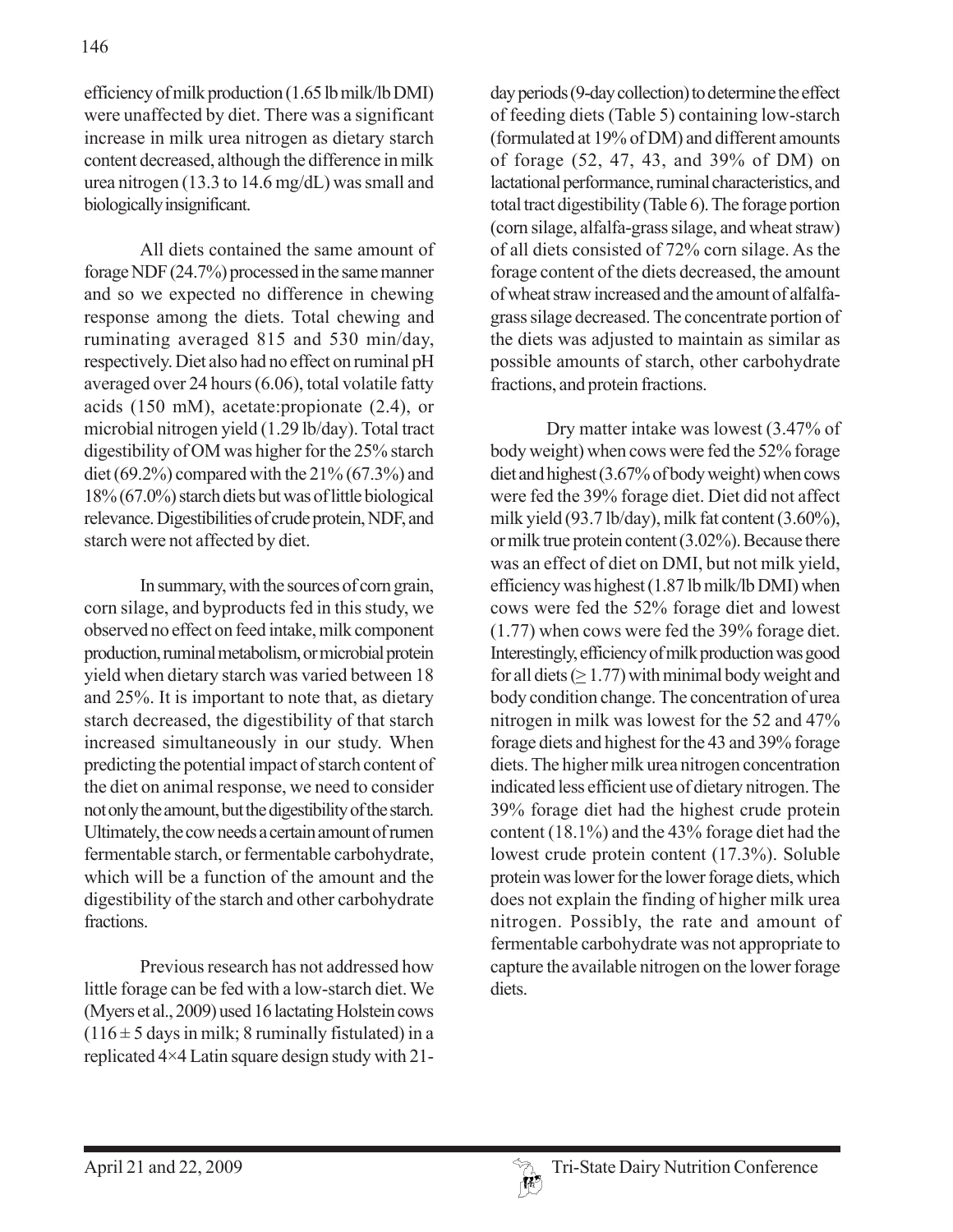Time spent chewing (777 min/day; 42 min/ lb NDF), eating (263 min/day; 14 min/lb NDF) and ruminating (515 min/day; 28 min/lb NDF) expressed as minutes per day or minutes per pound of NDF were not affected by diet. All diets resulted in at least 70 min of total chewing activity per pound of physically effective NDF, which is above the minimum of 68 min of total chewing activity per pound of physically effective NDF to maintain optimal ruminal function (Mertens, 1997). As expected, mean ruminal pH (6.07) and microbial nitrogen yield (0.99 lb/day) were not affected by diet. As the forage content of the diets decreased from 52 to 39%, the total tract OM digestibility decreased from 65 to 61% and the total tract NDF digestibility decreased from 39 to 29%.

Overall, the diet containing the highest level of straw and lowest amount of forage compromised lactation performance and reduced efficiency of milk production. Lower forage diets with low-starch content are a good strategy for feeding highproducing dairy cows under conditions of expensive or limited supplies of grains and forages, but the limit appears to be between 39 and 43% forage with these types of diets when high productivity is expected.

The optimal dietary starch content during the dry period and fresh period is unclear and requires more research. It is questionable whether a low-starch diet that contains large amounts of fibrous byproduct feeds, such as that fed by Dann et al. (2008) and Myers et al. (2009), can support the energy needs of cows during early to peak lactation. In our next low-starch study, we will feed cows a low-energy, high-straw diet during a 40 day dry period, then feed either: 1) a low-starch  $(-18%)$  diet for the first 91 days of lactation, 2) a medium-starch (~24%) diet for the first 91 days of lactation, or 3) a low-starch diet for 21 days of lactation and a medium-starch diet for the next 70 days of lactation. Lactational performance will be evaluated. If feeding dairy cows a low-energy diet

during a short dry period and a low-starch diet in early to peak lactation can be successfully implemented without compromising production and animal health, herd profitability of dairy farms may be improved.

# **Watch the Cows When Feeding Low-Starch Diets**

Most of the research conducted with lowstarch diets has been short-term (i.e. less than 8 weeks) and focused on mid-lactation cows. The long-term effect of feeding low-starch diets to cows in all stages of lactation is unknown. Therefore, when implementing low-starch diets on an entire herd basis, the nutritionist and dairy producer should watch for signs that may indicate that the dietary starch content is too low. Signs include decreased milk production, decreased milk protein content and yield, decreased body condition and weight, increased milk urea nitrogen, and stiffer manure (Staples, 2007). In addition to watching the cows, feed ingredients should be monitored for changes in NDF and starch digestibilities. Providing the proper amounts of ruminally fermentable carbohydrates are critical to optimizing ruminal fermentation and generating volatile fatty acids and microbial protein for energy and amino acid use by the cow.

# **Conclusion**

Corn grain can be replaced with byproduct feeds in lactating cow diets, resulting in low-starch (18 to 21%) diets without adverse effects on ruminal fermentation and lactational performance. In particular, diets containing NFFS that provide digestible NDF can support excellent production and feed efficiency with lower than commonly recommended amounts of starch. When a lowstarch diet strategy is implemented on a herd, be sure to include feed ingredients that provide highly digestible starch and NDF, monitor the cow's performance, and analyze feed ingredients for NDF and starch digestibility.

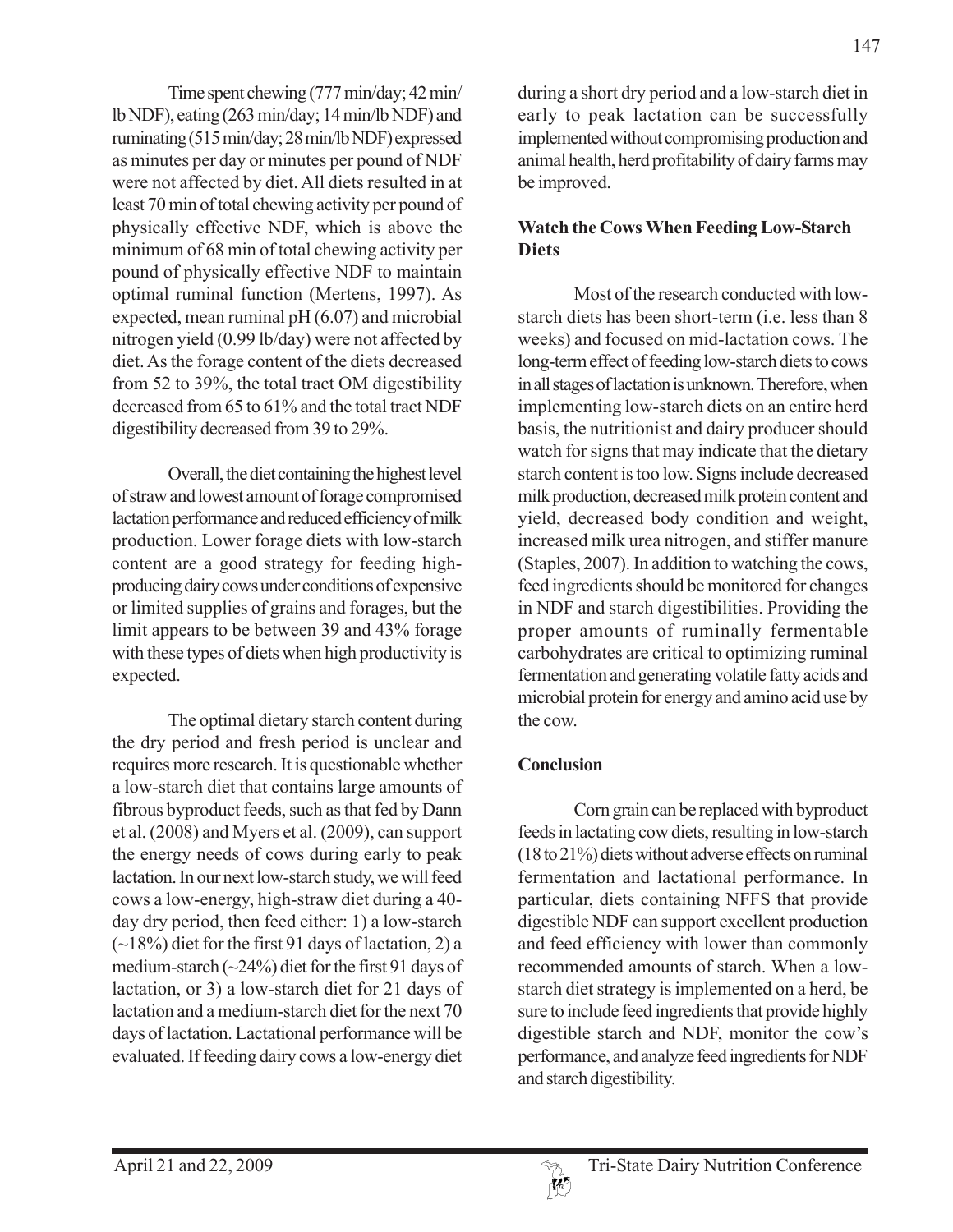# **References**

Abdelqader, M.M., A.R. Hippen, K.F. Kalscheur, D.J. Schingoethe, K. Karges, and M.L. Gibson. 2009. Evaluation of corn germ from ethanol production as an alternative fat source in dairy cow diets. J. Dairy Sci. 92:1023-1037.

Batajoo, K.K., and R.D. Shaver. 1994. Impact of nonfiber carbohydrate on intake, digestion, and milk production by dairy cows. J. Dairy Sci. 77:1580- 1588.

Boddugari, K., R.J. Grant, R. Stock, and M. Lewis. 2001. Maximal replacement of forage and concentrate with a new wet corn milling product for lactating dairy cows. J. Dairy Sci. 84:873-884.

Broderick, G.A., N.D. Luchini, S.M. Reynal, G.A. Varga, and V.A. Ishler. 2008. Effect on production of replacing dietary starch with sucrose in lactating dairy cows. J. Dairy Sci. 91:4801-4810.

Broderick, G.A., D.R. Mertens, and R. Simons. 2002. Efficacy of carbohydrate sources for milk production by cows fed diets based on alfalfa silage. J. Dairy Sci. 85:1767-1776.

Broderick, G.A., and W.J. Radloff. 2004. Effect of molasses supplementation on the production of lactating dairy cows fed diets based on alfalfa and corn silage. J. Dairy Sci. 87:2997-3009.

Charbonneau, E., P.Y. Chouinard, G. Allard, H. Lapierre, and D. Pellerin. 2006. Milk from forage as affected by carbohydrate source and degradability with alfalfa silage-based diets. J. Dairy Sci. 89:283-293.

Chase, L.E. 2006. What can we learn from the feeding programs of high producing dairy herds? Pages 2-29 in Proc. 2006 Feed Dealer Seminars. Anim. Sci. Mimeo 230, Dept. Anim. Sci., Cornell Univ., Ithaca, NY.

Chase, L.E. 2007. Can we feed less starch to our cows? Pages 213-220 in Proc. Cornell Nutr. Conf. Feed Manuf., East Syracuse, NY. Cornell Univ., Ithaca, NY.

Dann, H.M., K.W. Cotanch, P.D. Krawczel, C.S. Mooney, R.J. Grant, and T. Eguchi. 2008. Evaluation of low starch diets for lactating Holstein dairy cattle. J. Dairy Sci. 91 (E-Suppl. 1):530. (Abstr.)

Gozho, G.N., and T. Mutsvangwa. 2008. Influence of carbohydrate source on ruminal fermentation characteristics, performance, and microbial protein synthesis in dairy cows. J. Dairy Sci. 91:2726-2735.

Grant, R. 2005. Optimizing starch concentrations in dairy rations. Pages 73-79 in Proc. Tri-State Dairy Nutr. Conf., Fort Wayne, IN. The Ohio State University, Columbus.

Hall, M.B., and J.J. Van Horn. 2001. How should we formulate for non-NDF carbohydrates? Pages 44-49 in Proc. Florida Ruminant Nutr. Symposium, Gainsville, FL.

Ipharraguerre, I.R., R.R. Ipharraguerre, and J.H. Clark. 2002. Performance of lactating dairy cows fed varying amounts of soyhulls as a replacement for corn grain. J. Dairy Sci. 85:2905-2912.

Johnson, L.M., J.H. Harrison, and F. Hoisington. 2002. What are top-producing herds doing? Hoard's Dairyman 147:552.

Knapp, J. 2007. Strategies for diet formulation with high corn prices. Pages 87-95 in Proc. Tri-State Dairy Nutr. Conf., Fort Wayne, IN. The Ohio State University, Columbus.

Leiva, E., M.B. Hall, and H.H. Van Horn. 2000. Performance of dairy cattle fed citrus pulp or corn products as sources of neutral detergent-soluble carbohydrates. J. Dairy Sci. 83:2866-2875.

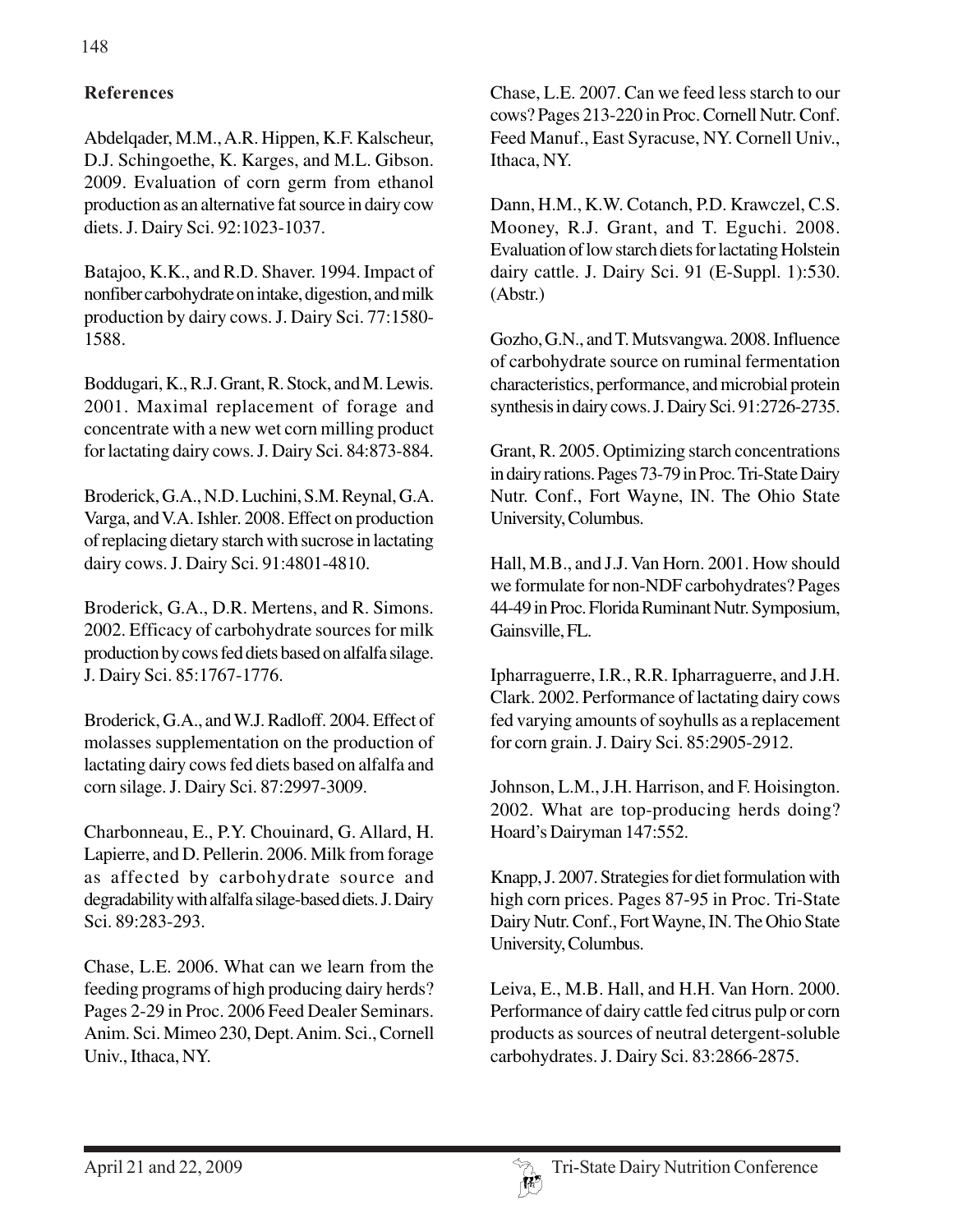Mertens, D.R. 1997. Creating a system for meeting the fiber requirements of dairy cows. J. Dairy Sci. 80:1463-1481.

Myers, E.R., H.M. Dann, K.W. Cotanch, C.S. Mooney, R.J. Grant, A.L. Lock, and K. Yagi. 2009. Effect of feeding low-starch, low-forage diets to mid-lactation dairy cows on lactational performance and ruminal characteristics. J. Dairy Sci. (accepted abstract).

Oba, M., and M.S. Allen. 2003a. Effects of corn grain conservation method on feeding behavior and productivity of lactating dairy cows at two dietary starch concentrations. J. Dairy Sci. 86:174-183.

Oba, M., and M.S. Allen. 2003b. Effects of corn grain conservation method on ruminal digestion kinetics for lactating dairy cows at two dietary starch concentrations. J. Dairy Sci. 86:184-194.

Ranathunga, S.D., K.F. Kalscheur, A.R. Hippen, and D.J. Schingoethe. 2008. Replacement of starch from corn with non-forage fiber from distillers grains in diets of lactating dairy cows. J. Dairy Sci. 91 (E-Suppl. 1):531. (Abstr.)

Shaver, R.D. 2008. Coping with high corn prices: Low starch diets and lactation performance by dairy cows. Pages 128-133 in Proc. 6<sup>th</sup> Mid-Atlantic Nutr. Conf., Timonium, MD.

Shaver, R., and R. Kaiser. 2004. Feeding programs in high producing dairy herds. Pages 143-170 in Proc. Tri-State Dairy Nutr. Conf., Fort Wayne, IN. The Ohio State University, Columbus.

Staples, C.R. 2007. Feeding dairy cows when corn prices are high. Pages 7-22 in Proc. 44th Florida Dairy Production Conf., Gainesville, FL.

USDA. 2008. Dairy 2007, Part III: Reference of dairy cattle health and management practices in the United States, 2007, USDA-APHIS-VS, CEAH. Fort Collins, CO.

Valadares Filho, S.C., G.A. Broderick, R.F.D. Valadares, and M.K. Clayton. 2000. Effect of replacing alfalfa silage with high moisture corn on nutrient utilization and milk production. J. Dairy Sci. 83:106-114.

Voelker, J.A., and M.S. Allen. 2003a. Pelleted beet pulp substituted for high-moisture corn: 1. Effects on feed intake, chewing behavior and milk production of lactating dairy cows. J. Dairy Sci. 86:3542-3552.

Voelker, J.A., and M.S. Allen. 2003b. Pelleted beet pulp substituted for high-moisture corn: 2. Effects on digestion and ruminal digestion kinetics in lactating dairy cows. J. Dairy Sci. 86:3553-3561.

Voelker, J.A., and M.S. Allen. 2003c. Pelleted beet pulp substituted for high-moisture corn: 3. Effects on ruminal fermentation, pH, and microbial protein efficiency in lactating dairy cows. J. Dairy Sci. 86:3562-3570.

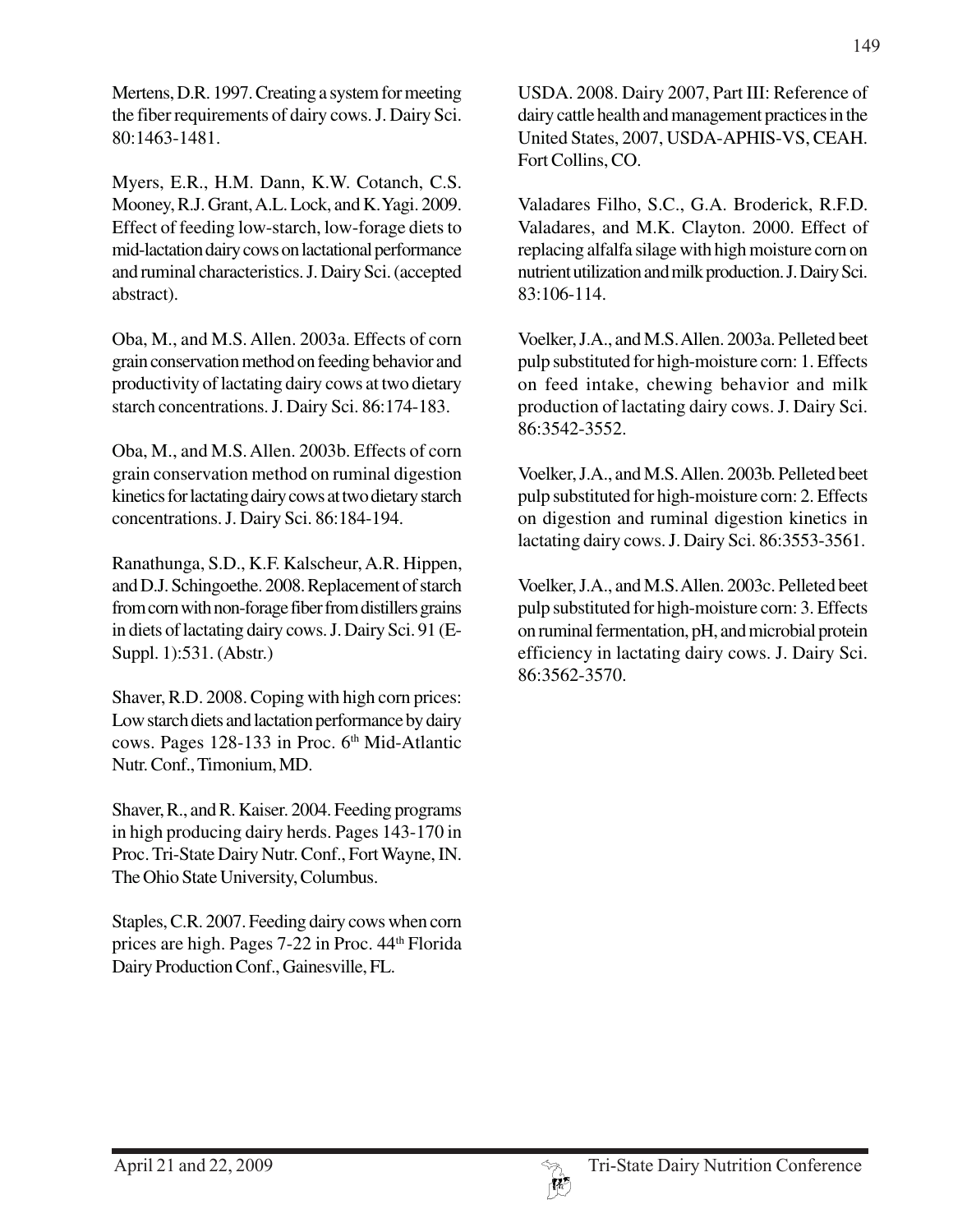|                         |                      |             |              | Starch, $\%$ |                |
|-------------------------|----------------------|-------------|--------------|--------------|----------------|
| Reference               | Region               | $RHA1$ , lb | <b>Herds</b> | Minimum      | <b>Maximum</b> |
|                         |                      |             |              |              |                |
| Hall and Van Horn, 2001 | U.S.                 |             |              | 15           | 27             |
| Johnson et al., 2002    | WA                   | 28,000      |              | 17           | 25             |
| Shaver and Kaiser, 2004 | WI                   | 29,000      | h            | 25           | 30             |
| Chase, 2006             | U.S. (East, Midwest) | 29,000      | 25           | 21           | 30             |

**Table 1.** Dietary starch content (dry matter basis) of high producing herds surveyed in the U.S.

 ${}^{1}$ RHA = rolling herd average.

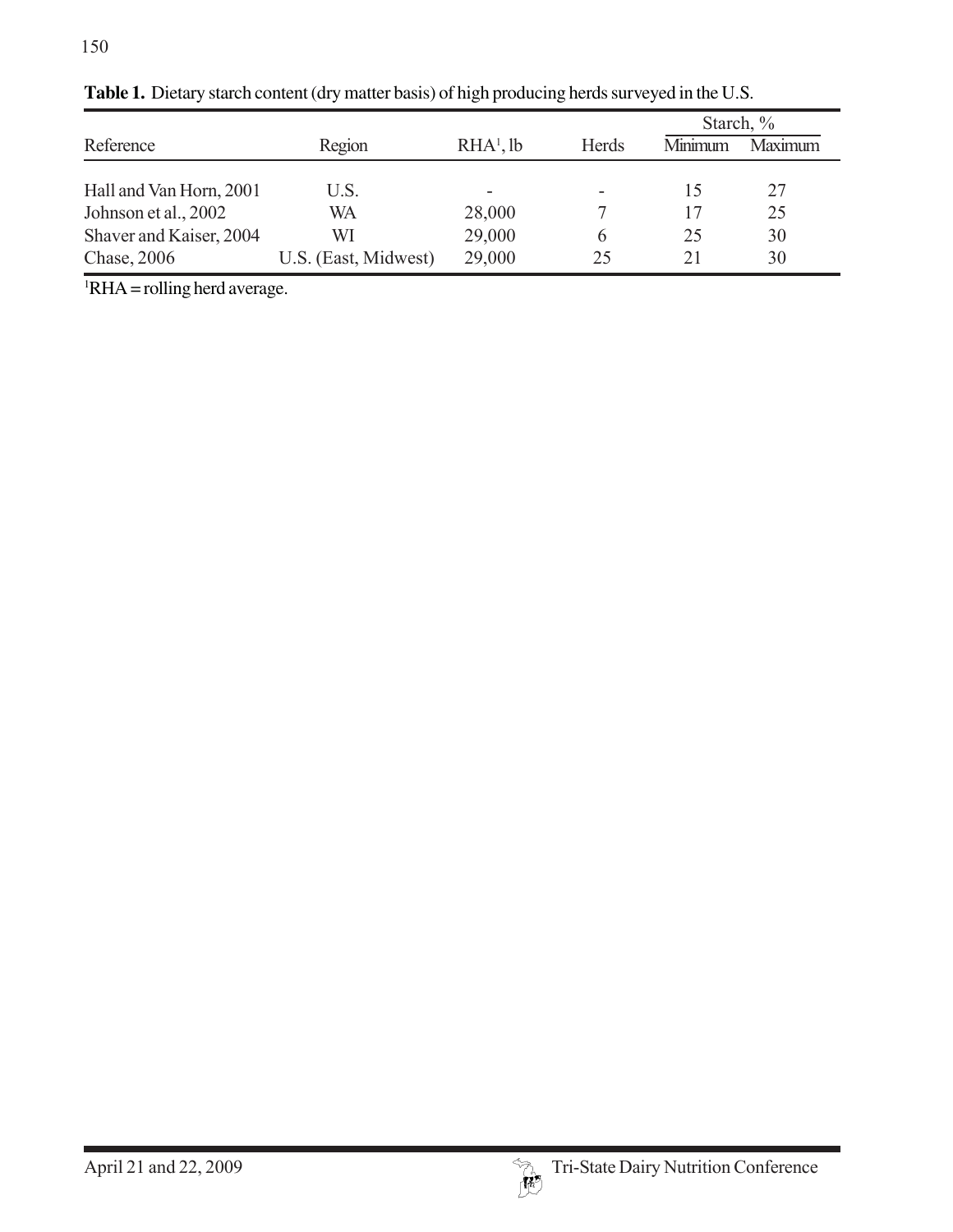**Table 2.** Summary of selected research where corn starch was replaced with nonforage fiber sources or other carbohydrate sources resulting in

|                                                |                                                                           |       | Dietary content, % of dry matter                        |                          |                            |                      |                                                                                    |                            |
|------------------------------------------------|---------------------------------------------------------------------------|-------|---------------------------------------------------------|--------------------------|----------------------------|----------------------|------------------------------------------------------------------------------------|----------------------------|
| Reference; Treatment information               | Treatment                                                                 | EC    | Forage                                                  | NDF                      | Forage<br>NDF              | Starch               | lb/day<br>DMI,                                                                     | lb/day<br>Milk,            |
|                                                |                                                                           |       | Replacement of Corn Starch with Nonforage Fiber Sources |                          |                            |                      |                                                                                    |                            |
| Batajoo and Shaver, 1994; shelled corn         |                                                                           | 48:52 | 48 AS                                                   | 28.2                     | 20.5                       |                      | 60.7 <sup>1</sup>                                                                  |                            |
| and soybean meal replaced with wheat           |                                                                           | 48:52 | 48 AS                                                   | 32.9                     |                            |                      |                                                                                    |                            |
| middlings (0 to 10%), dried brewers grains     |                                                                           | 48:52 | 48 AS                                                   | 37.4                     | 20.5<br>20.5<br>20.5       | 32.9<br>28.5<br>24.0 | $\begin{array}{l} 59.8^{\text{L}}\\ 58.7^{\text{L}}\\ 56.8^{\text{L}} \end{array}$ | 88 87 3<br>87 3<br>86 3    |
| (3 to 20%), and soybean hulls (0 to 9%)        | $\begin{array}{c} 0, 3, 0 \\ 7, 7, 0 \\ 10, 9, 7 \\ 9, 20, 9 \end{array}$ | 48:52 | AS<br>$\frac{8}{3}$                                     | 42.9                     |                            | 17.6                 |                                                                                    |                            |
| Leiva et al., 2000, Study 1; corn hominy (CH)  | <b>FO</b>                                                                 | 33:67 | $\rm{CS}$                                               | 35.9                     |                            |                      | 47.1                                                                               | 72.2                       |
| replaced with dried citrus pulp (24%)          | Citrus pulp                                                               | 33:67 | $\mathbf{S}$<br>27<br>6 AH, 27<br>6 AH, 27              | 36.5                     |                            | 26.5<br>15.1         | 46.0                                                                               | 68.9                       |
| Leiva et al., 2000, Study 2; com meal          | Com meal                                                                  | 46:54 | 16 AH, 30 CS                                            | 33.8                     | τ.                         | 19.1                 |                                                                                    | 70.0 <sup>a</sup>          |
| replaced with dried citrus pulp (21%)          | Citrus pulp                                                               | 45:55 | CS<br>29<br>16 AH,                                      | 34.4                     | $\overline{\phantom{a}}$   | 12.9                 |                                                                                    | $61.4^{b}$                 |
| Boddugari et al., 2001, Study 1; corn and      | $\circ$                                                                   | 54:46 | $\rm{CS}$<br>$\overline{27}$<br>AS,                     | $\mathcal{L}_{1}$<br>28. | $\infty$<br>22             | 30E                  | $54.3^a$                                                                           | 66.9                       |
| soybean meal replaced with wet corn gluten     |                                                                           | 54:46 | $\rm{CS}$<br>27                                         | 35.4                     |                            | 23E                  | 49.5 <sup>b</sup>                                                                  | 67.1                       |
| feed $(0 \text{ to } 45\%)$                    | 2349                                                                      | 54:46 | $\mathbb{S}$<br>27<br>AS,<br>AS,<br>27<br>27<br>27      | 38.2                     | $22.8$<br>$22.8$<br>$22.8$ | $\frac{18}{15}$      | $50.8^{\rm ab}$                                                                    | 67.8                       |
|                                                |                                                                           | 54:46 | CS<br>27                                                | 41.6                     |                            |                      | $48.0b$                                                                            | 64.9                       |
| Ipharraguerre et al., 2002; corn replaced      | $\circ$                                                                   | 46:54 | SS<br>23                                                | 29.4                     | 19.0                       | 38E                  |                                                                                    | 64.9                       |
| with soybean hulls $(0 \text{ to } 40\%$       |                                                                           | 46:54 | $\mathbf{S}$<br>23                                      | 34.4                     | 19.0                       | 31E                  |                                                                                    |                            |
|                                                |                                                                           | 46:54 | $\mathrm{CS}$<br>23                                     | 39.9                     |                            | 24E                  | 52.4<br>54.6<br>53.7                                                               |                            |
|                                                | 288                                                                       | 46:54 | $\rm{CS}$<br>23<br>489898<br>33333                      | 44.8                     | 19.0<br>19.0               | 17巴                  | 50.4                                                                               | $64.5$<br>$65.8$<br>$61.3$ |
|                                                | $\Theta$                                                                  | 46:54 | CS<br>23                                                | 49.4                     | 19.0                       |                      | 49.9                                                                               |                            |
| Broderick et al., 2002, Study 1; high moisture | HMEC                                                                      | 60:40 |                                                         |                          |                            |                      | 44.0                                                                               | 75.9 <sup>A</sup>          |
| ear corn (HMEC) or cracked corn (CC)           | C                                                                         | 60:40 | 50 AS, 10 GS<br>50 AS, 10 GS                            | 27.4<br>26.2             | 22.0<br>22.0               | 30.6<br>31.0         | 46.0 <sup>a</sup>                                                                  | 73.9 <sup>a</sup>          |
| replaced with dried citrus pulp (19%)          | Citrus pulp                                                               | 60:40 | GS<br>$\overline{10}$<br>AS,<br>50                      | 28.4                     | 22.0                       | 20.0                 | $42.2^b$                                                                           | $65.8^\text{Bb}$           |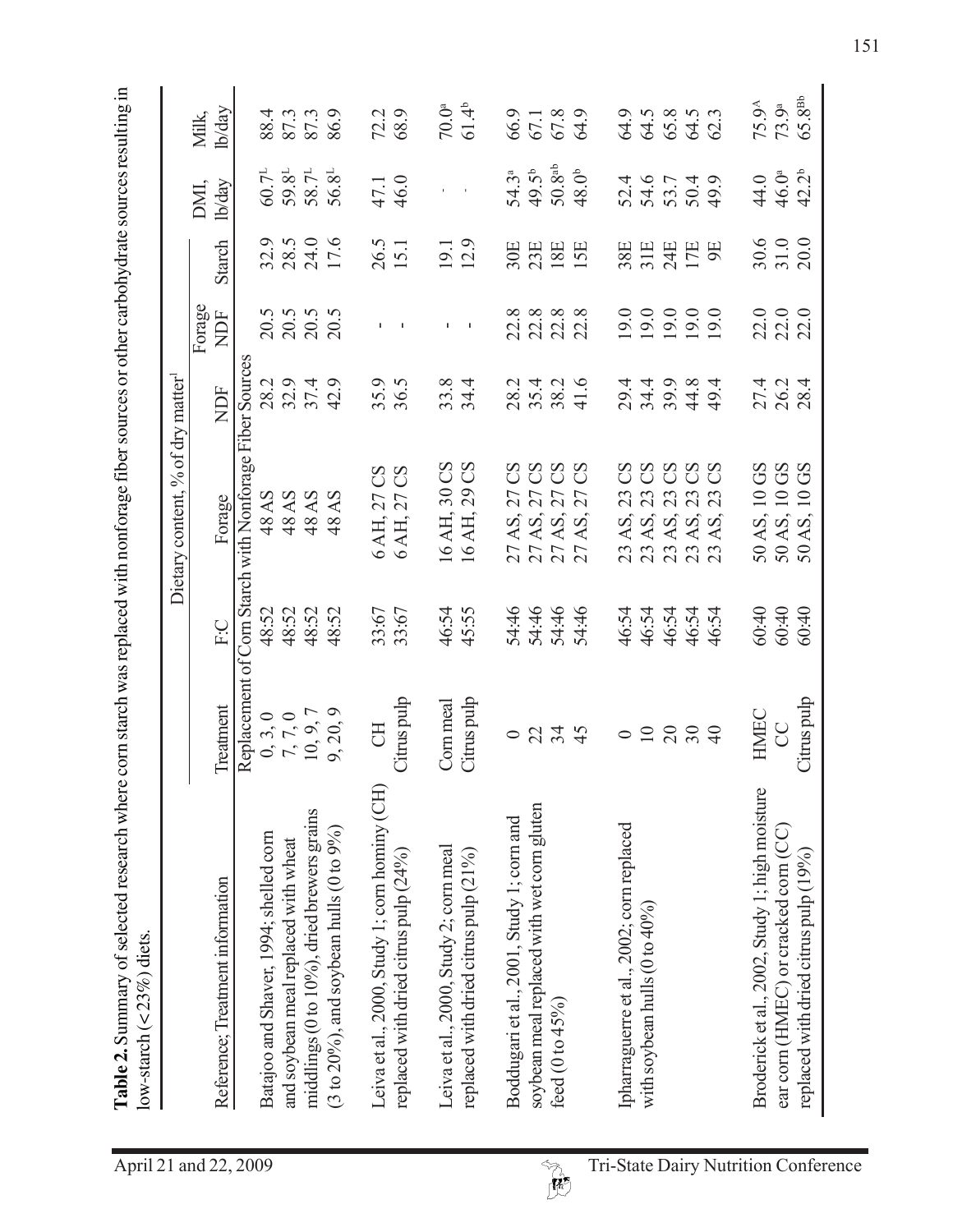| 40:60<br>35:65<br>40:60<br>40:60<br>40:60<br>80:20<br>65:35<br>50:50<br>66:34<br>66:34<br>43:57<br>49:51<br>49:51<br>49:51<br>49:51<br>F:C | HMC, 32<br>32<br>Treatment<br>HMC, 21<br>DGC, 21<br>DGC,<br>$0 \vee \overline{4}$<br>274<br>56<br>$\circ$ $\circ$ $\stackrel{\sim}{2}$ $\stackrel{\sim}{2}$<br>$\overline{21}$ | Voelker and Allen, 2003a; high moisture<br>Ranathunga et al., 2008; corn replaced<br>with dried distillers grains with solubles<br>silage replaced with high moisture corn<br>com replaced with pelleted beet pulp<br>moisture corn (HMC) or dry ground<br>Oba and Allen, 2003a; ground high<br>Valadares Filho et al., 2000; alfalfa<br>Reference; Treatment information<br>com (DGC) at 32 or 21% starch<br>(19 to 56%)<br>$(0 to 21\%)$<br>$(0 to 24\%)$ |
|--------------------------------------------------------------------------------------------------------------------------------------------|--------------------------------------------------------------------------------------------------------------------------------------------------------------------------------|-------------------------------------------------------------------------------------------------------------------------------------------------------------------------------------------------------------------------------------------------------------------------------------------------------------------------------------------------------------------------------------------------------------------------------------------------------------|
| 40 AS,<br>$40$ AS, $2$<br>$40$ AS, $2$<br>$40$ AS, $2$<br>61:39                                                                            | $\circ$ + $\infty$ $\approx$                                                                                                                                                   | Broderick and Radloff, 2004, Study 1;                                                                                                                                                                                                                                                                                                                                                                                                                       |
|                                                                                                                                            |                                                                                                                                                                                |                                                                                                                                                                                                                                                                                                                                                                                                                                                             |
|                                                                                                                                            |                                                                                                                                                                                |                                                                                                                                                                                                                                                                                                                                                                                                                                                             |
|                                                                                                                                            |                                                                                                                                                                                |                                                                                                                                                                                                                                                                                                                                                                                                                                                             |
|                                                                                                                                            |                                                                                                                                                                                |                                                                                                                                                                                                                                                                                                                                                                                                                                                             |
|                                                                                                                                            |                                                                                                                                                                                |                                                                                                                                                                                                                                                                                                                                                                                                                                                             |
|                                                                                                                                            |                                                                                                                                                                                |                                                                                                                                                                                                                                                                                                                                                                                                                                                             |
|                                                                                                                                            |                                                                                                                                                                                |                                                                                                                                                                                                                                                                                                                                                                                                                                                             |
|                                                                                                                                            |                                                                                                                                                                                |                                                                                                                                                                                                                                                                                                                                                                                                                                                             |
|                                                                                                                                            |                                                                                                                                                                                |                                                                                                                                                                                                                                                                                                                                                                                                                                                             |
|                                                                                                                                            |                                                                                                                                                                                |                                                                                                                                                                                                                                                                                                                                                                                                                                                             |
|                                                                                                                                            |                                                                                                                                                                                |                                                                                                                                                                                                                                                                                                                                                                                                                                                             |
|                                                                                                                                            |                                                                                                                                                                                |                                                                                                                                                                                                                                                                                                                                                                                                                                                             |
|                                                                                                                                            |                                                                                                                                                                                |                                                                                                                                                                                                                                                                                                                                                                                                                                                             |
|                                                                                                                                            |                                                                                                                                                                                |                                                                                                                                                                                                                                                                                                                                                                                                                                                             |
|                                                                                                                                            |                                                                                                                                                                                |                                                                                                                                                                                                                                                                                                                                                                                                                                                             |
|                                                                                                                                            |                                                                                                                                                                                |                                                                                                                                                                                                                                                                                                                                                                                                                                                             |
|                                                                                                                                            |                                                                                                                                                                                |                                                                                                                                                                                                                                                                                                                                                                                                                                                             |
|                                                                                                                                            |                                                                                                                                                                                |                                                                                                                                                                                                                                                                                                                                                                                                                                                             |
|                                                                                                                                            |                                                                                                                                                                                |                                                                                                                                                                                                                                                                                                                                                                                                                                                             |
|                                                                                                                                            |                                                                                                                                                                                |                                                                                                                                                                                                                                                                                                                                                                                                                                                             |
| Forage                                                                                                                                     | 20 AS, 20 0<br>20 AS, 20 0<br>20 AS, 20 0<br>20 AS, 20 0<br>43:57                                                                                                              | Replacement of Corn Start with Other Carbohydrate Sources<br>Dietary content, % of dry matter                                                                                                                                                                                                                                                                                                                                                               |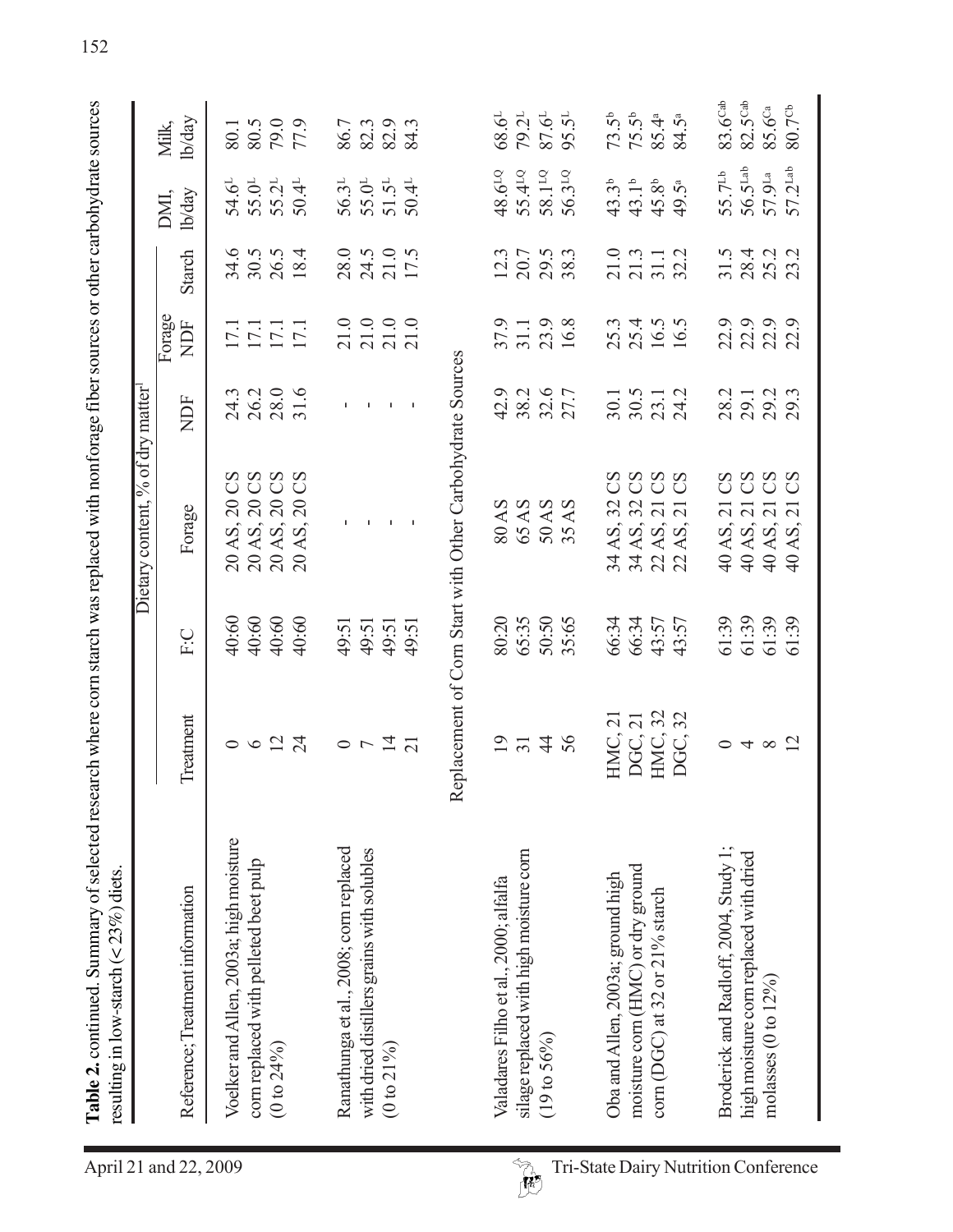| ייסט בארי היה בית ואת המוני בעולם בשנים השלוש בשלום בשלום המונים בית המונים ב<br>earch whare corn etarch was raniacad with nontorana tinar equipped or othar carbohydrate equicas |
|-----------------------------------------------------------------------------------------------------------------------------------------------------------------------------------|
|                                                                                                                                                                                   |

| 82.3 <sup>ab</sup><br>79.90<br>83.6°<br>84.0 <sup>o</sup><br>82.19<br>82.7 <sup>a</sup><br>$\mathbf{8}^{\circ}$<br>74.8°<br><b>h/day</b><br>Milk,<br>88.4<br>85.6<br>81.0<br>$\ddot{\Omega}$<br>85.4<br>86.5<br>89.3<br>78.<br>84.<br>55.9Lab<br>$53.9^{\rm La}$<br>$57.2^{\text{La}}$<br>$61.8^\mathrm{Q}$<br>64.0°<br>63.40<br>$60.1^\circ$<br>$\overline{5}^{\overline{b}}$<br>$53.7^b$<br>49.9°<br>56.5ª<br>57.6<br>52.8<br>57.2<br>4<br><u>lb/day</u><br>DMI,<br>53.<br>55.<br>28.8<br>33.3<br>21.6<br>21.6<br><b>Starch</b><br>28.2<br>27.4<br>$\omega$<br>24.0<br>26.7<br>21.8<br>22.4<br>15.2<br>19.2<br>23.3<br>24.<br>Forage<br>18.8<br>$\frac{888}{188}$<br>25.6<br>25.6<br>NDF<br>23.5<br>23.5<br>$\ddot{\omega}$ $\ddot{\omega}$<br>$\mathbf{L}$<br>23<br>23.<br>×.<br>т.<br>24.9<br>29.6<br>28.9<br>30.0<br>29.2<br>32.9<br>33.7<br>$28.8$<br>$29.8$<br>27.1<br>32.7<br>28.3<br>30.7<br>NDF<br>BS<br>30 BS<br>SO<br>30 BS<br>SO<br>$\rm{CS}$<br>$\rm{CS}$<br>30 BS<br>CS<br>SS<br>CS<br>30 <sub>1</sub><br>30 <sub>1</sub><br>30 <sub>1</sub><br>32<br>30 <sub>o</sub><br>45 AS<br>45 AS<br>45 AS<br>45 AS<br>$\overline{21}$<br>$\overline{21}$<br>Forage<br>$\overline{\Omega}$<br>18 AH,<br>AH,<br>$20$ AH,<br>AH,<br>AH,<br>25 AH,<br>AH,<br>39 AS,<br>39 AS,<br>AH,<br>AS<br>39<br>18<br>18<br>25<br>25<br>25<br>45:55<br>45:55<br>45:55<br>45:55<br>60:40<br>52:48<br>48:52<br>55:45<br>60:40<br>48:52<br>48:52<br>55:45<br>55:45<br>5.45<br>60:40<br>い<br>上<br>$\Omega$<br>$GC + WS$<br>$GC + WP$<br>Treatment<br>Wheat<br>Barley<br>Com<br>Oats<br><b>CCC</b><br>2.5<br>$\overline{r}$ $\overline{4}$<br>$\circ$<br>Gozho and Mutsvangawa, 2008; barley (31%),<br>corn (29%), wheat (33%), and oats (31%) as<br>Abdelqader et al., 2009; corn and soybean<br>meal replaced with corn germ (0 to 21%)<br>Charbonneau et al., 2006; cracked corn<br>GC $(35\%)$ + wheat starch (WS, 11%),<br>(CC, 47%), ground corn (GC, 47%),<br>GC (35%) + dried whey permeate<br>Broderick et al., 2008; corn starch<br>replaced with sucrose (0 to 7.5%)<br>Reference; Treatment information<br>primary starch source<br>$(WP, 11\%)$ |  |  | Dietary content, | % of dry matter $^{\rm l}$ |  |  |
|-----------------------------------------------------------------------------------------------------------------------------------------------------------------------------------------------------------------------------------------------------------------------------------------------------------------------------------------------------------------------------------------------------------------------------------------------------------------------------------------------------------------------------------------------------------------------------------------------------------------------------------------------------------------------------------------------------------------------------------------------------------------------------------------------------------------------------------------------------------------------------------------------------------------------------------------------------------------------------------------------------------------------------------------------------------------------------------------------------------------------------------------------------------------------------------------------------------------------------------------------------------------------------------------------------------------------------------------------------------------------------------------------------------------------------------------------------------------------------------------------------------------------------------------------------------------------------------------------------------------------------------------------------------------------------------------------------------------------------------------------------------------------------------------------------------------------------------------------------------------------------------------------------------------------------------------------------------------------------------------------------------------------------------------------------------------------------------------------------------------------------------------------|--|--|------------------|----------------------------|--|--|
|                                                                                                                                                                                                                                                                                                                                                                                                                                                                                                                                                                                                                                                                                                                                                                                                                                                                                                                                                                                                                                                                                                                                                                                                                                                                                                                                                                                                                                                                                                                                                                                                                                                                                                                                                                                                                                                                                                                                                                                                                                                                                                                                               |  |  |                  |                            |  |  |
|                                                                                                                                                                                                                                                                                                                                                                                                                                                                                                                                                                                                                                                                                                                                                                                                                                                                                                                                                                                                                                                                                                                                                                                                                                                                                                                                                                                                                                                                                                                                                                                                                                                                                                                                                                                                                                                                                                                                                                                                                                                                                                                                               |  |  |                  |                            |  |  |
|                                                                                                                                                                                                                                                                                                                                                                                                                                                                                                                                                                                                                                                                                                                                                                                                                                                                                                                                                                                                                                                                                                                                                                                                                                                                                                                                                                                                                                                                                                                                                                                                                                                                                                                                                                                                                                                                                                                                                                                                                                                                                                                                               |  |  |                  |                            |  |  |
|                                                                                                                                                                                                                                                                                                                                                                                                                                                                                                                                                                                                                                                                                                                                                                                                                                                                                                                                                                                                                                                                                                                                                                                                                                                                                                                                                                                                                                                                                                                                                                                                                                                                                                                                                                                                                                                                                                                                                                                                                                                                                                                                               |  |  |                  |                            |  |  |
|                                                                                                                                                                                                                                                                                                                                                                                                                                                                                                                                                                                                                                                                                                                                                                                                                                                                                                                                                                                                                                                                                                                                                                                                                                                                                                                                                                                                                                                                                                                                                                                                                                                                                                                                                                                                                                                                                                                                                                                                                                                                                                                                               |  |  |                  |                            |  |  |
|                                                                                                                                                                                                                                                                                                                                                                                                                                                                                                                                                                                                                                                                                                                                                                                                                                                                                                                                                                                                                                                                                                                                                                                                                                                                                                                                                                                                                                                                                                                                                                                                                                                                                                                                                                                                                                                                                                                                                                                                                                                                                                                                               |  |  |                  |                            |  |  |
|                                                                                                                                                                                                                                                                                                                                                                                                                                                                                                                                                                                                                                                                                                                                                                                                                                                                                                                                                                                                                                                                                                                                                                                                                                                                                                                                                                                                                                                                                                                                                                                                                                                                                                                                                                                                                                                                                                                                                                                                                                                                                                                                               |  |  |                  |                            |  |  |
|                                                                                                                                                                                                                                                                                                                                                                                                                                                                                                                                                                                                                                                                                                                                                                                                                                                                                                                                                                                                                                                                                                                                                                                                                                                                                                                                                                                                                                                                                                                                                                                                                                                                                                                                                                                                                                                                                                                                                                                                                                                                                                                                               |  |  |                  |                            |  |  |
|                                                                                                                                                                                                                                                                                                                                                                                                                                                                                                                                                                                                                                                                                                                                                                                                                                                                                                                                                                                                                                                                                                                                                                                                                                                                                                                                                                                                                                                                                                                                                                                                                                                                                                                                                                                                                                                                                                                                                                                                                                                                                                                                               |  |  |                  |                            |  |  |
|                                                                                                                                                                                                                                                                                                                                                                                                                                                                                                                                                                                                                                                                                                                                                                                                                                                                                                                                                                                                                                                                                                                                                                                                                                                                                                                                                                                                                                                                                                                                                                                                                                                                                                                                                                                                                                                                                                                                                                                                                                                                                                                                               |  |  |                  |                            |  |  |
|                                                                                                                                                                                                                                                                                                                                                                                                                                                                                                                                                                                                                                                                                                                                                                                                                                                                                                                                                                                                                                                                                                                                                                                                                                                                                                                                                                                                                                                                                                                                                                                                                                                                                                                                                                                                                                                                                                                                                                                                                                                                                                                                               |  |  |                  |                            |  |  |
|                                                                                                                                                                                                                                                                                                                                                                                                                                                                                                                                                                                                                                                                                                                                                                                                                                                                                                                                                                                                                                                                                                                                                                                                                                                                                                                                                                                                                                                                                                                                                                                                                                                                                                                                                                                                                                                                                                                                                                                                                                                                                                                                               |  |  |                  |                            |  |  |
|                                                                                                                                                                                                                                                                                                                                                                                                                                                                                                                                                                                                                                                                                                                                                                                                                                                                                                                                                                                                                                                                                                                                                                                                                                                                                                                                                                                                                                                                                                                                                                                                                                                                                                                                                                                                                                                                                                                                                                                                                                                                                                                                               |  |  |                  |                            |  |  |
|                                                                                                                                                                                                                                                                                                                                                                                                                                                                                                                                                                                                                                                                                                                                                                                                                                                                                                                                                                                                                                                                                                                                                                                                                                                                                                                                                                                                                                                                                                                                                                                                                                                                                                                                                                                                                                                                                                                                                                                                                                                                                                                                               |  |  |                  |                            |  |  |
|                                                                                                                                                                                                                                                                                                                                                                                                                                                                                                                                                                                                                                                                                                                                                                                                                                                                                                                                                                                                                                                                                                                                                                                                                                                                                                                                                                                                                                                                                                                                                                                                                                                                                                                                                                                                                                                                                                                                                                                                                                                                                                                                               |  |  |                  |                            |  |  |
|                                                                                                                                                                                                                                                                                                                                                                                                                                                                                                                                                                                                                                                                                                                                                                                                                                                                                                                                                                                                                                                                                                                                                                                                                                                                                                                                                                                                                                                                                                                                                                                                                                                                                                                                                                                                                                                                                                                                                                                                                                                                                                                                               |  |  |                  |                            |  |  |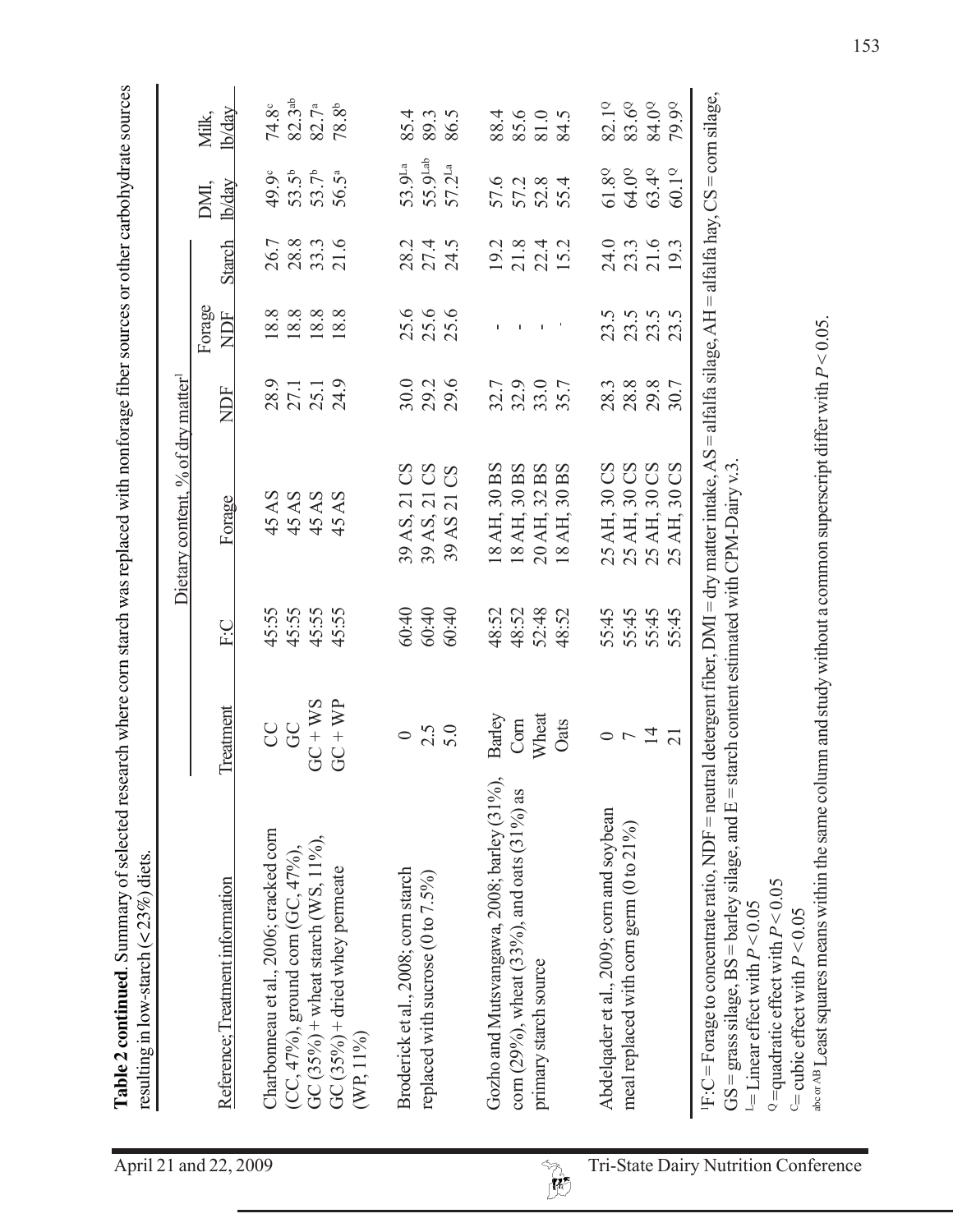|                                          |            | Diet       |            |
|------------------------------------------|------------|------------|------------|
| Item                                     | 18% starch | 21% starch | 25% starch |
| Ingredient composition                   |            |            |            |
| Corn silage, %                           | 30.2       | 30.2       | 30.4       |
| Grass silage, %                          | 18.5       | 18.4       | 18.6       |
| Alfalfa hay, %                           | 5.0        | 5.0        | 5.1        |
| Soybean meal (48% CP), %                 | 7.1        | 8.0        | 8.4        |
| Corn, finely ground, %                   | 3.4        | 10.1       | 16.9       |
| Beet pulp, %                             | 6.7        | 3.4        |            |
| Wheat middlings, %                       | 13.4       | 10.1       | 6.8        |
| Distillers grains, %                     | 9.7        | 8.7        | 7.8        |
| Other, %                                 | 6.0        | 6.1        | 6.0        |
| Chemical composition                     |            |            |            |
| Crude protein, %                         | 17.4       | 17.6       | 17.2       |
| Acid detergent fiber, %                  | 22.2       | 20.8       | 20.0       |
| Neutral detergent fiber, %               | 38.0       | 36.5       | 34.2       |
| Forage neutral detergent fiber, %        | 24.7       | 24.7       | 24.8       |
| Sugar (ethanol soluble carbohydrate), %  | 4.8        | 3.9        | 3.6        |
| Starch, %                                | 17.7       | 21.0       | 24.6       |
| Starch 6-hour digestibility, % of starch | 82.5       | 77.3       | 73.6       |
| Rumen fermentable starch, %              | 14.6       | 16.2       | 18.1       |

**Table 3.** Ingredient and chemical composition (dry matter basis) of diets containing 18, 21, or 25% starch fed to lactating Holstein cows (Dann et al., 2008).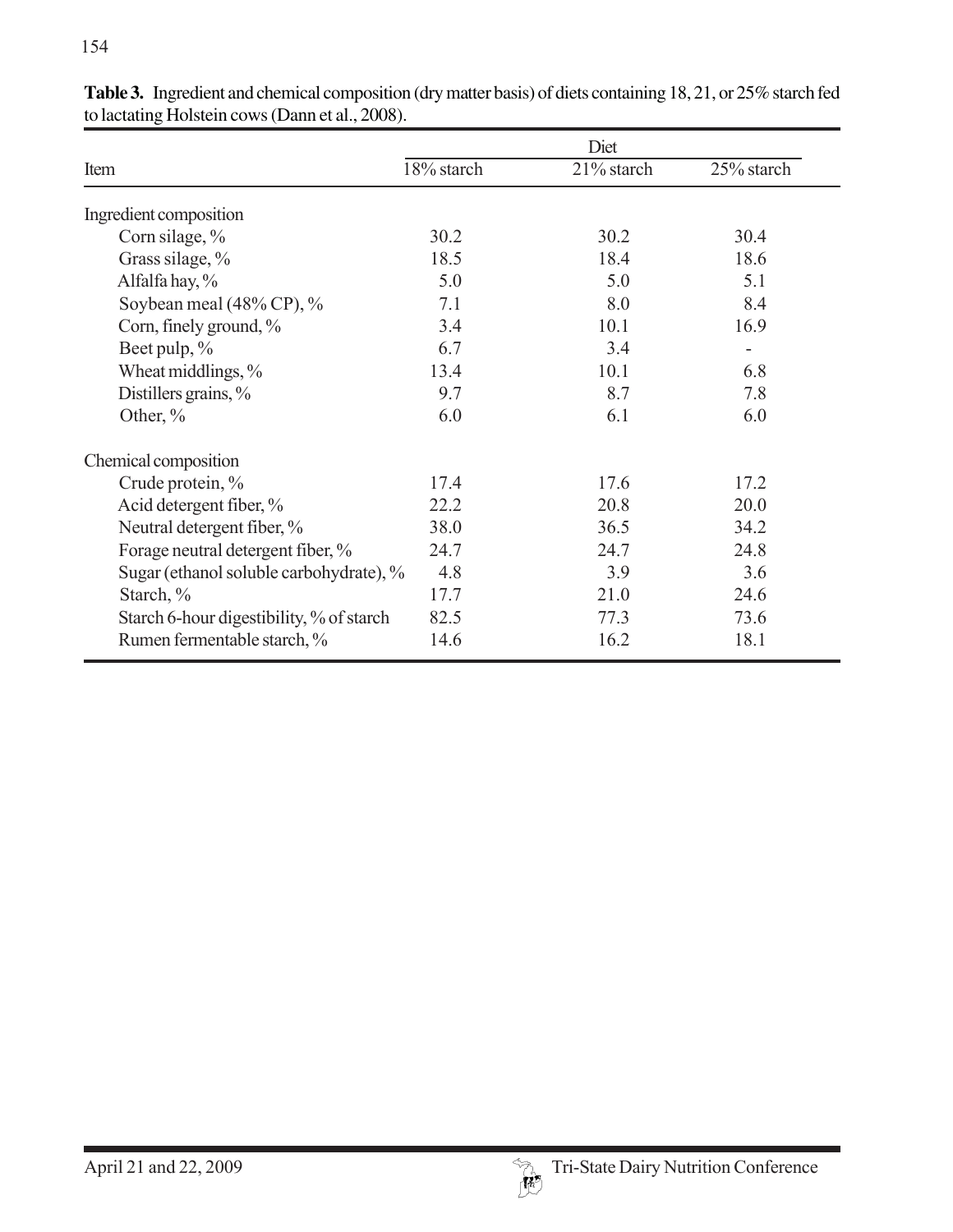|                            |                   | Diet              |                   |            |            |
|----------------------------|-------------------|-------------------|-------------------|------------|------------|
| Item                       | 18% starch        | 21% starch        | 25% starch        | <b>SEM</b> | $P$ -value |
| Lactational performance    |                   |                   |                   |            |            |
| DMI, lb/day                | 58.1              | 59.2              | 57.9              | 1.8        | 0.51       |
| DMI, % of BW/day           | 3.68              | 3.72              | 3.65              | 0.10       | 0.60       |
| BW, lb                     | 1580              | 1595              | 1588              | 35         | 0.27       |
| BW change, lb/21 days      | 13                | 24                | 15                | 9          | 0.66       |
| <b>BCS</b>                 | 2.90              | 2.83              | 2.95              | 0.13       | 0.12       |
| BCS change, unit/21 days   | $-0.04$           | $-0.12$           | 0.00              | 0.06       | 0.34       |
| Milk, lb/d                 | 94.4              | 95.5              | 97.0              | 4.2        | 0.60       |
| 3.5 % FCM, lb/day          | 94.8              | 95.5              | 96.4              | 4.0        | 0.86       |
| Milk fat, %                | 3.57              | 3.57              | 3.48              | 0.15       | 0.45       |
| Milk fat, lb/day           | 3.30              | 3.30              | 3.23              | 0.18       | 0.90       |
| Milk true protein, %       | 3.09              | 3.18              | 3.14              | 0.07       | 0.19       |
| Milk true protein, lb/day  | 2.88              | 2.97              | 2.93              | 0.13       | 0.75       |
| Milk urea nitrogen, mg/dL  | $14.6^{\circ}$    | $14.8^{a}$        | $13.3^{b}$        | 0.7        | 0.04       |
| Milk/DMI, lb/lb            | 1.64              | 1.62              | 1.68              | 0.08       | 0.32       |
| 3.5 % FCM/DMI, lb/lb       | 1.64              | 1.61              | 1.67              | 0.05       | 0.48       |
| Ruminal fermentation       |                   |                   |                   |            |            |
| Ruminal pH                 | 6.10              | 6.01              | 6.07              | 0.12       | 0.76       |
| Area $<$ 5.8 pH            | 1.29              | 1.61              | 1.75              | 0.52       | 0.74       |
| Total VFA, mM              | 151.8             | 153.4             | 145.2             | 6.0        | 0.21       |
| Acetate, $mM$              | 87.0              | 85.8              | 87.1              | 3.5        | 0.94       |
| Propionate, mM             | 38.6              | 38.3              | 34.5              | 2.9        | 0.51       |
| Butyrate, mM               | $19.5^{\text{a}}$ | 18.9ab            | 17.4 <sup>b</sup> | 1.1        | 0.01       |
| Acetate: propionate        | 2.3               | 2.3               | 2.6               | 0.3        | 0.70       |
| Microbial nitrogen, lb/day | 1.28              | 1.30              | 1.28              | 0.05       | 0.75       |
| Total tract digestibility  |                   |                   |                   |            |            |
| Dry matter, %              | $64.5^{b}$        | 64.8 <sup>b</sup> | 67.1a             | 0.6        | 0.004      |
| Organic matter, %          | 67.0 <sup>b</sup> | 67.3 <sup>b</sup> | 69.2a             | 0.5        | 0.009      |
| Crude protein, %           | 66.8              | 66.4              | 68.1              | 0.9        | 0.21       |
| Acid detergent fiber, %    | 42.4              | 40.6              | 42.2              | 1.4        | 0.60       |
| Neutral detergent fiber, % | 43.7              | 43.4              | 42.3              | 1.2        | 0.62       |
| Starch, %                  | 98.2              | 98.3              | 98.5              | 0.1        | 0.25       |

**Table 4.** Lactational performance, ruminal fermentation, and total tract digestibility data of lactating Holstein cows fed diets containing 18, 21, or  $25\%$  starch (Dann et al.,  $2008$ )<sup>1</sup>.

 $1$ DMI = Dry matter intake, BW = body weight, BCS = body condition score, FCM = fat-corrected milk, Area < 5.8 pH = ruminal pH units below 5.8 by hour, VFA = volatile fatty acids, and SEM = standard error of mean.

<sup>ab</sup>Least squares means within a row without a common superscript differ  $(P < 0.05)$ .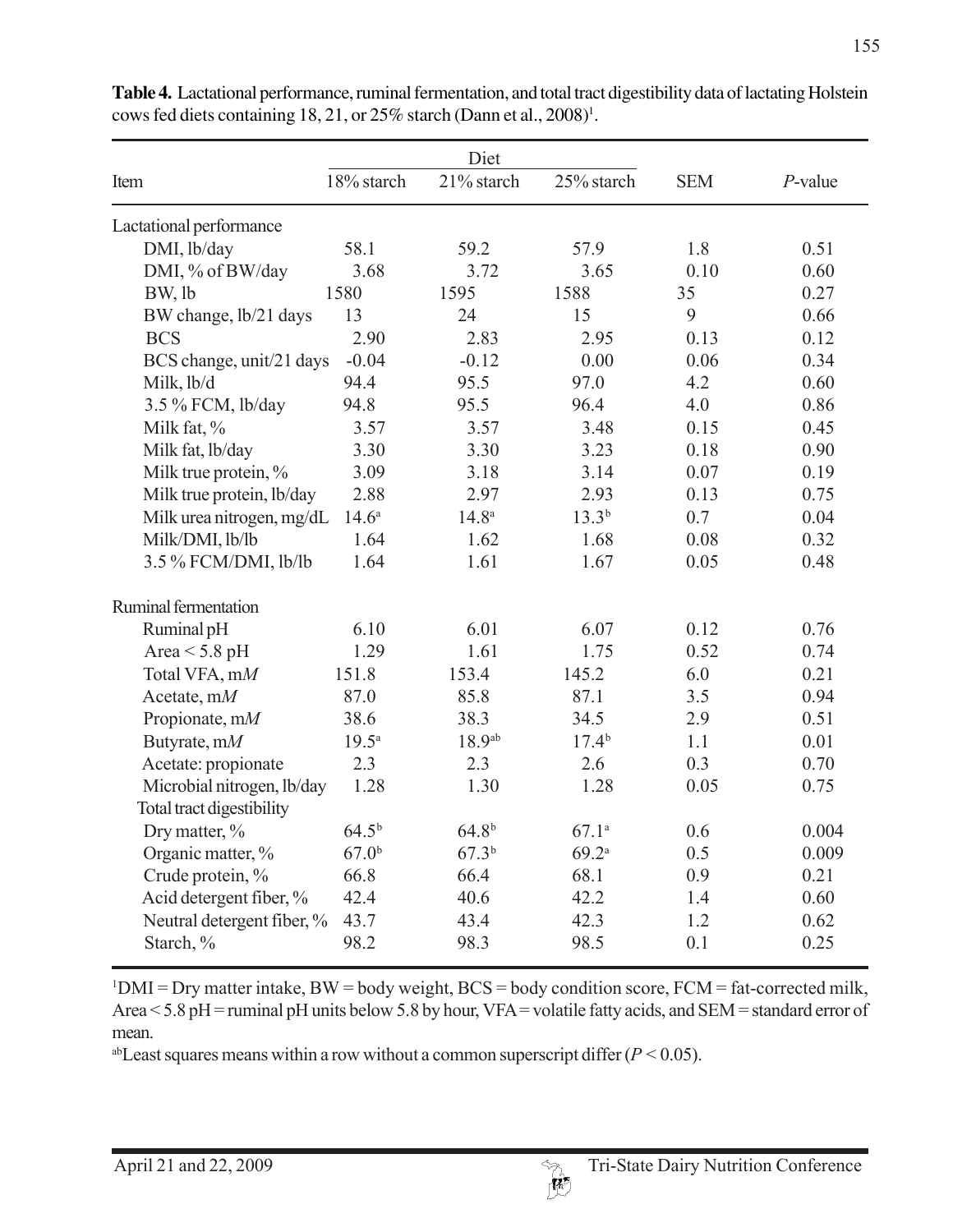|                                  |            | Diet       |            |            |
|----------------------------------|------------|------------|------------|------------|
| Item                             | 52% forage | 47% forage | 43% forage | 39% forage |
| Ingredient composition           |            |            |            |            |
| Corn silage, %                   | 37.3       | 34.0       | 31.0       | 27.9       |
| Alfalfa-grass silage, %          | 14.5       | 11.1       | 5.9        | 0.6        |
| Wheat straw, %                   | -          | 2.1        | 6.2        | 10.3       |
| Distillers grains, $\%$          | 11.1       | 10.3       | 9.5        | 8.8        |
| Soybean meal (48% CP), %         | 11.0       | 11.0       | 11.4       | 12.2       |
| Wheat middlings, %               | 7.4        | 12.5       | 16.1       | 19.3       |
| Corn, finely ground, %           | 5.6        | 5.4        | 6.4        | 7.3        |
| Beet pulp, %                     | 6.2        | 6.2        | 6.2        | 6.2        |
| Other, $%$                       | 6.9        | 7.4        | 7.3        | 7.4        |
| Chemical composition             |            |            |            |            |
| Crude protein, %                 | 17.3       | 17.7       | 17.3       | 18.1       |
| Acid detergent fiber, %          | 20.5       | 20.6       | 19.9       | 19.1       |
| Neutral detergent fiber (NDF), % | 37.4       | 37.5       | 37.0       | 36.0       |
| Forage NDF, %                    | 25.0       | 23.1       | 21.7       | 20.3       |
| Physically effective NDF, %      | 21.5       | 20.2       | 19.2       | 18.9       |
| Starch, %                        | 20.2       | 20.8       | 21.2       | 21.6       |
| Sugar, $%$                       | 4.6        | 4.8        | 5.1        | 5.2        |

**Table 5.** Ingredient and chemical composition (dry matter basis) of low-starch diets varying in forage content (52, 47, 43, and 39% forage) fed to lactating Holstein cows (Myers et al., 2009).